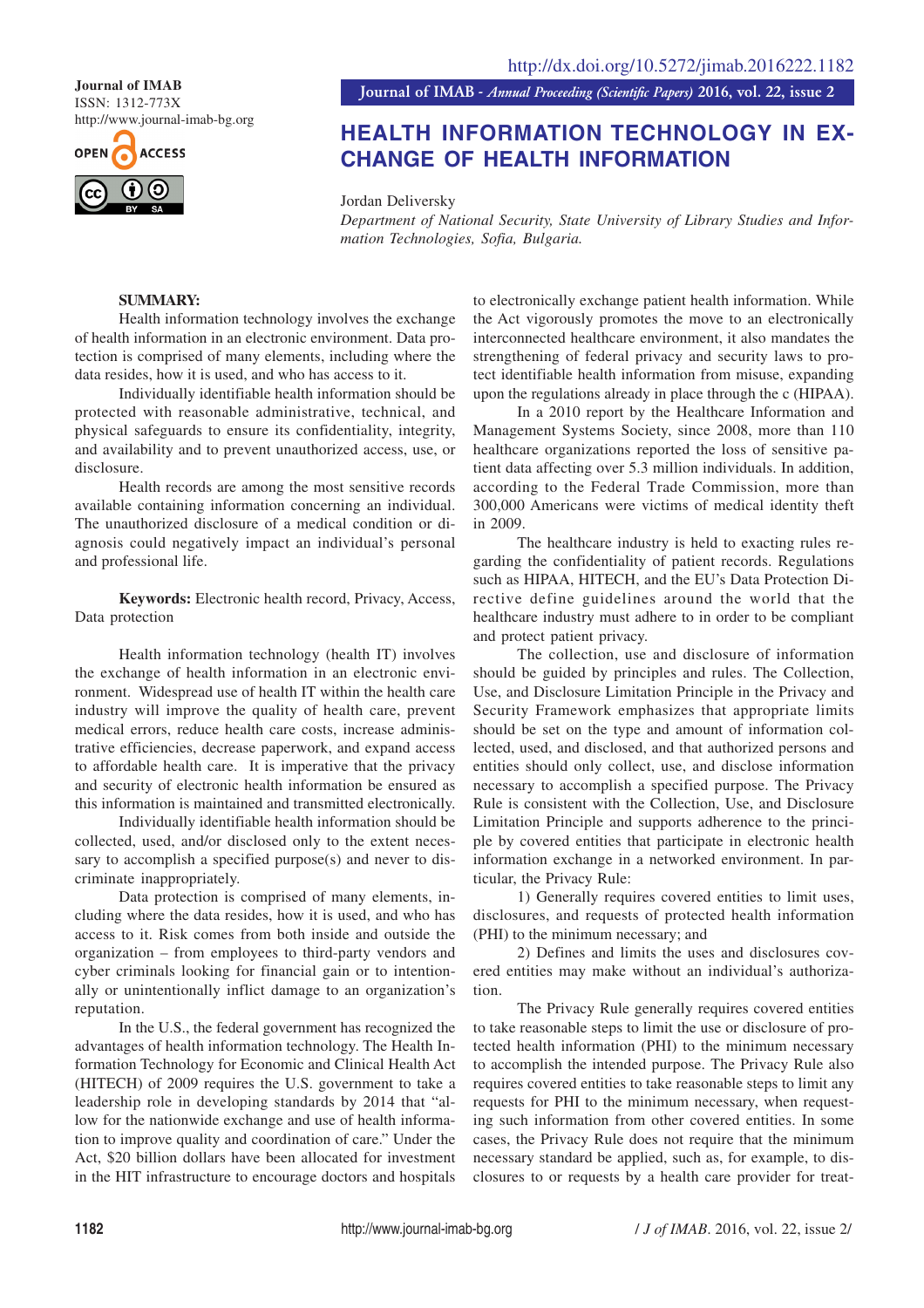ment purposes, or to disclosures to the individual who is the subject of the information.

The Privacy Rule defines and limits the uses and disclosures of protected health information a covered entity may make without the individual's authorization. In doing so, and consistent with the Collection, Use, and Disclosure Limitation Principle, the Privacy Rule defines the permitted uses and disclosures based on the purpose of the use or disclosure, and attaches conditions accordingly. For example, the Privacy Rule generally permits covered entities to disclose protected health information for the core health care functions of treatment, payment for care, and health care operations, with few exceptions and limitations. In addition, in recognition of the important uses made of health information outside of the health care context, the Privacy Rule permits uses and disclosures for a number of additional public policy and benefit purposes, such as research or public health, without the individual's authorization. However, specific conditions or limitations apply to uses and disclosures by a covered entity for these purposes, to strike an appropriate balance between the individual's privacy interests and the public interest need for this information.

Individually identifiable health information should be protected with reasonable administrative, technical, and physical safeguards to ensure its confidentiality, integrity, and availability and to prevent unauthorized or inappropriate access, use, or disclosure.

The Privacy Rule's safeguards standard assures the privacy of protected health information by requiring covered entities to reasonably safeguard protected health information from any intentional or unintentional use or disclosure in violation of the Privacy Rule. The safeguards requirement, as with all other requirements in the Privacy Rule, establishes protections for protected health information in all forms: paper, electronic, and oral. Safeguards include such actions and practices as securing locations and equipment; implementing technical solutions to mitigate risks; and workforce training.

The Privacy Rule's safeguards standard is flexible and does not prescribe any specific practices or actions that must be taken by covered entities. This allows entities of different sizes, functions, and needs to adequately protect the privacy of PHI as appropriate to their circumstances. However, since each covered entity chooses the safeguards that best meet its individual needs, the types of protections applied may not be the same across all participants exchanging electronic health information to or through a health information organization (HIO), and some participants may not be covered entities.

### **·** *Electronic Health records*

An electronic health record (EHR) is a digital version of a patient's paper chart. It is an electronic version of a patients medical history, that is maintained by the provider over time, and may include all of the key administrative clinical data relevant to that persons care under a particular provider, including demographics, progress notes, problems, medications, vital signs, past medical history, immunizations, laboratory data and radiology reports. Electronic health records can:

– Contain a patient's medical history, diagnoses, medications, treatment plans, immunization dates, allergies, radiology images, and laboratory and test results.

– Allow access to evidence-based tools that providers can use to make decisions about a patient's care.

– Automate and streamline provider workflow.

The electronic health record can improve patient care by:

– Reducing the incidence of medical error by improving the accuracy and clarity of medical records.

– Making the health information available, reducing duplication of tests, reducing delays in treatment, and patients well informed to take better decisions.

– Reducing medical error by improving the accuracy and clarity of medical records.

Electronic health records differ from paper health records in ways that warrant special consideration. It is possible to have a single electronic health record simultaneously accessible at multiple sites, giving more people access. It is also possible to control access to an electronic health record in ways that are not possible with a paper health record.

Health records may consist of both hard copy (paper) and electronic health records (sometimes referred to as a hybrid record). When handling personal health information, it is important to consider whether relevant health information is held in the other format and whether both the electronic health record and the hard copy health record need review when making a decision about the health information contained in the records.

Electronic health records are real-time, patientcentered records that make information available instantly and securely to authorized users. While an electronic health record does contain the medical and treatment histories of patients, an electronic health record system is built to go beyond standard clinical data collected in a provider's office and can be inclusive of a broader view of a patient's care.

One of the key features of an electronic health record is that health information can be created and managed by authorized providers in a digital format capable of being shared with other providers across more than one health care organization. Electronic health records are built to share information with other health care providers and organizations – such as laboratories, specialists, medical imaging facilities, pharmacies, emergency facilities, and school and workplace clinics – so they contain information from all clinicians involved in a patient's care.

## **·** *Electronic health records management*

Electronic health records management (EHRM) is the process by which electronic (e.g., digital) health records are created or received and preserved for evidentiary (e.g., legal or business) purposes.

An electronic record includes information that is:

– Recorded on any electronic medium (e.g., magnetic medium)

– Intended to provide documentation for long-term retention that has legal or business evidentiary value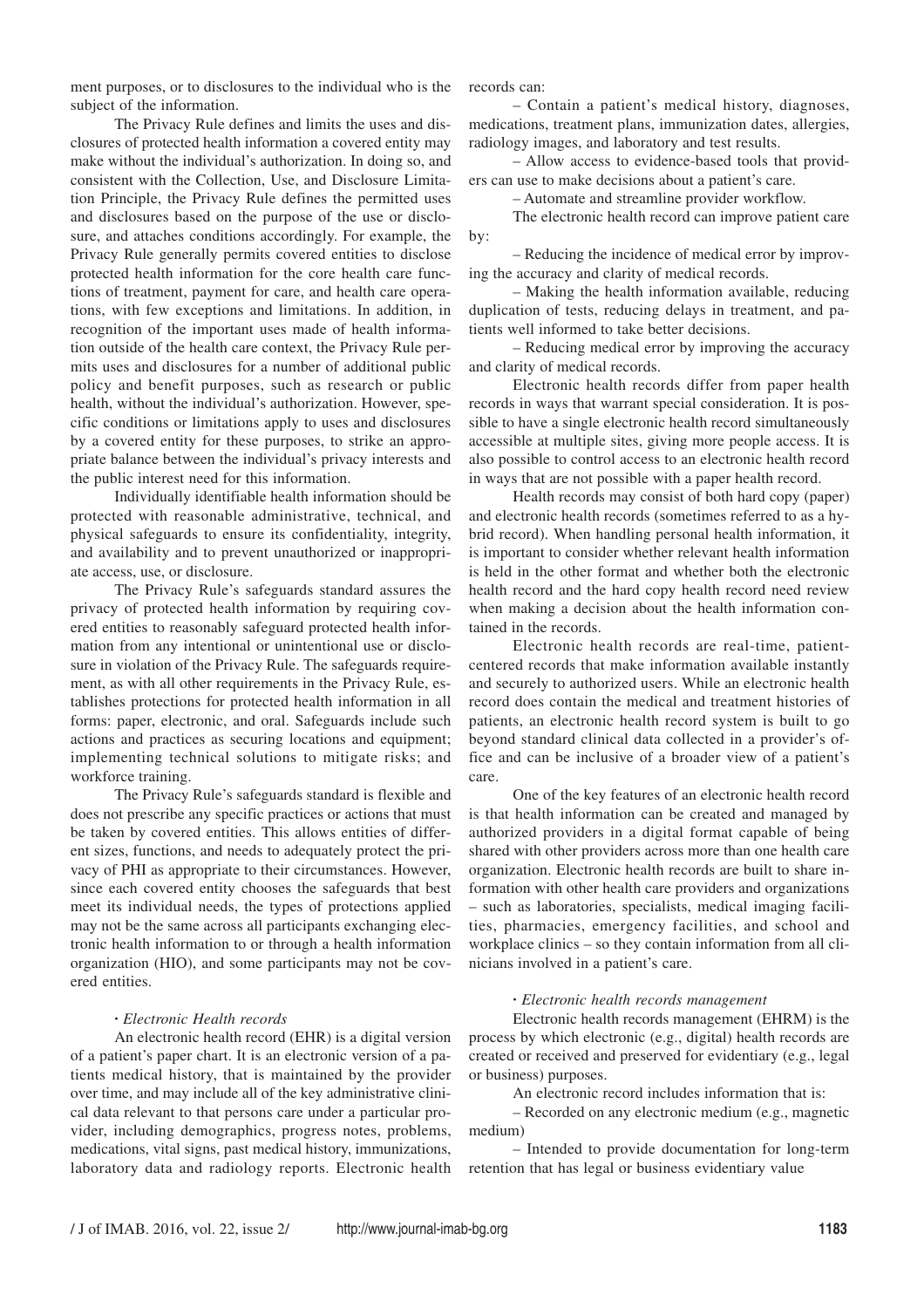Electronic health records management requires decision making and planning throughout the entire life cycle of the electronic health record - from planning, processing, distribution, maintenance, storage, and retrieval of the health record to its ultimate disposition, including archiving or destruction. Decision making includes, but is not limited to, what electronic health records to keep and for how long, the assignments of authorities and responsibilities, the design and administration of the process, and the audit and review of the process's performance.

In the early phases of electronic health records management system development, it is important to make critical decisions about the role and use of paper and film to avoid the dilemma of maintaining dual systems.

Healthcare information management (HIM) ensures the availability of clinical, demographic, financial, and administrative data to facilitate real time healthcare delivery and critical health - and business - related decision making for multiple purposes across diverse organizations, settings, and disciplines. Healthcare information management professionals are ideally suited to provide the healthcare entity with the necessary leadership to ensure that the electronic health record and the electronic health record system are optimally managed.

The evolution from a paper-based medical record model to an electronic health record model has opened up many avenues for healthcare information management experts to apply and share their core competencies, knowledge, and skills. Advanced technologies and systems make it possible for healthcare information management practitioners to fulfill roles such as patient advocate, data translator, and public health officer.

The e-health environment encompasses much more than the storage and retrieval of information. It places new demands on the healthcare information management professional to assist the consumer in healthcare across the continuum of care.

The e-health environment is increasing the ability of healthcare information management professionals to manage data and assist in the development of decision support systems for individual and public health data.

# **·** *European Union perspective on electronic health records*

The definition of electronic health records contained in the Commission Recommendation of 2 July 2008 covers different types of electronic health records. According to the definition provided by the European Commission, electronic health record means a comprehensive medical record or similar documentation of the past and present physical and mental state of health of an individual in electronic form, and providing for ready availability of these data for medical treatment and other closely related purposes.

Achieving and maintaining cross-border interoperability of electronic health record systems implies managing a continuous process of change and the adaptation of a multitude of elements and issues within and across electronic infrastructures in Member States. These electronic infrastructures are necessary to exchange information, interact coop-

erate in order to ensure the highest possible levels of quality and safety in healthcare provision to patients.

There are major disparities between countries on the deployment of electronic health records part of an interoperable infrastructure that allows different healthcare providers to access and update health data in order to ensure the continuity of care of the patient. The same can be said about the approach taken to regulate electronic health records some countries have set specific rules for electronic health records, others rely on general health records and data protection legislation. It is essential to create an organizational framework and process that will enable cross-border interoperability of electronic health record systems. This should be based on a roadmap, developed by Member States.

Compatibility of electronic health record systems at the technical level is the essential prerequisite for interoperable electronic health record systems. In relation to that, Member states should undertake a comprehensive survey of existing technical standards and infrastructures that may facilitate the implementation of systems supporting cross-border healthcare and the provision of healthcare services throughout the Community, especially those related to electronic health records and exchange of information.

There is a need for a mutually recognizable conformity testing procedures that are valid throughout the Community or which serve as a basis for each Member State's certification mechanism. Member states should apply properly the existing e-Health standards and profiles, namely those related to interoperability of electronic health record systems, in order to enhance users' confidence in those standards. All European union member states should ensure that the fundamental right to protection of personal data is fully and effectively protected in interoperable e-Health systems, in particular in electronic health record systems, in conformity with Community provisions on the protection of personal data.

Processing of personal data contained in the electronic health records and their systems is particularly sensitive and therefore subject to the special data protection rules on the processing of sensitive data. Article 8 of Directive 95/46/ EC prohibits in principle the processing of sensitive data concerning health. Limited exemptions to this prohibition principle are laid down in the Directive, in particular if processing is required for specified medical and healthcare purposes. Aware should be paid on the fact that interoperable electronic health record systems increase the risk that personal data concerning health could be accidentally exposed or easily distributed to unauthorised parties, by enabling greater access to a compilation of the personal data concerning health, from different sources, and throughout a lifetime.

## **·** *Bulgarian perspective on electronic health records*

Individual Personalized Information System (PIS) records exist for every person covered under the Health Insurance Law in Bulgaria. The Personalized Information System is an electronic record system set in place by the National Health Insurance Fund (NHIF). PIS records contain information on all medical care performed on a person during the last five years period of time and covered by the NHIF.